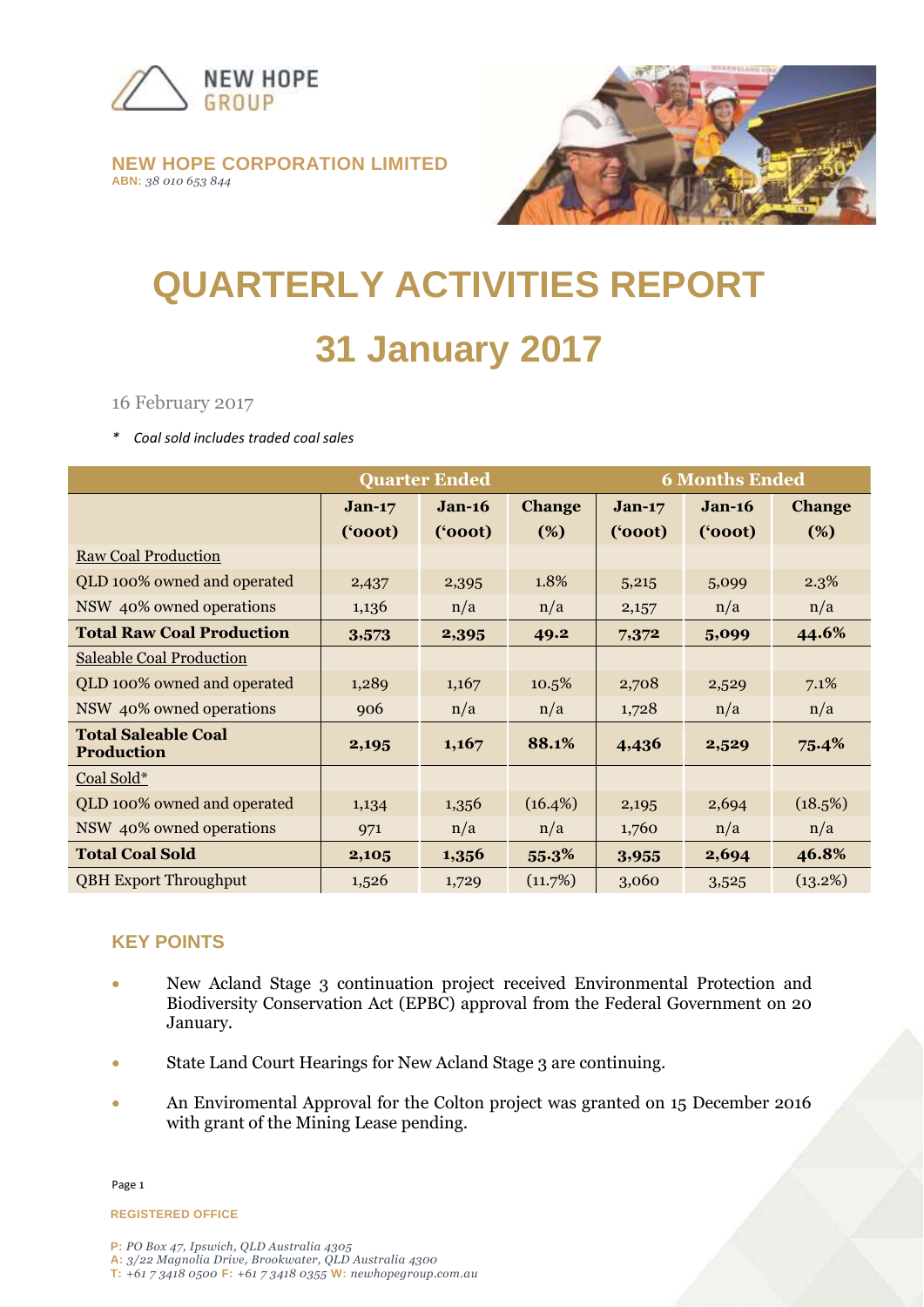- Strong saleable coal production for the quarter from QLD operations impacted somewhat by scheduled shutdowns over the Christmas period.
- Sales for Queensland operations were adversely impacted by storm damage at the Port of Brisbane during the quarter, with expectations that deferred sales can be recovered during the current financial year.

#### **SAFETY PERFORMANCE**

The Group achieved a Total Recordable Injury Frequency Rate (TRIFR) of 14 during the quarter. A small number of minor injuries in our pastoral operations were the main contributor to the quarterly performance. The longer term trend in both leading and lagging indicators remains positive.



#### **QLD COAL OPERATIONS**

Raw coal production for the quarter was slightly higher than the previous corresponding period. A higher coal processing yield due to improvements in geological conditions resulted in saleable coal production increasing by 10.5% on the previous corresponding period.

Export sales were affected by an extreme weather event that damaged the ship loader at the Queensland Bulk Handling terminal on the 13th of November. No ships could be loaded until repairs were completed in early December. This negatively impacted upon sales volumes for the quarter. Full year sales are not expected to be materially impacted by this event.

Due to increases in coal prices over the first half of the year, additional economic reserves have been identified and incorporated into mine plans going forward.

#### **NSW OPERATIONS – 40% OWNED (BENGALLA)**

New Hope's share of coal production for the quarter was 1,136 tonnes, 11.2 per cent above the previous quarter due largely to mine sequencing.

A seventh excavator was acquired and mobilised to site in early 2017 in order to ensure medium term overburden removal requirements are achieved.

Page 2

**REGISTERED OFFICE**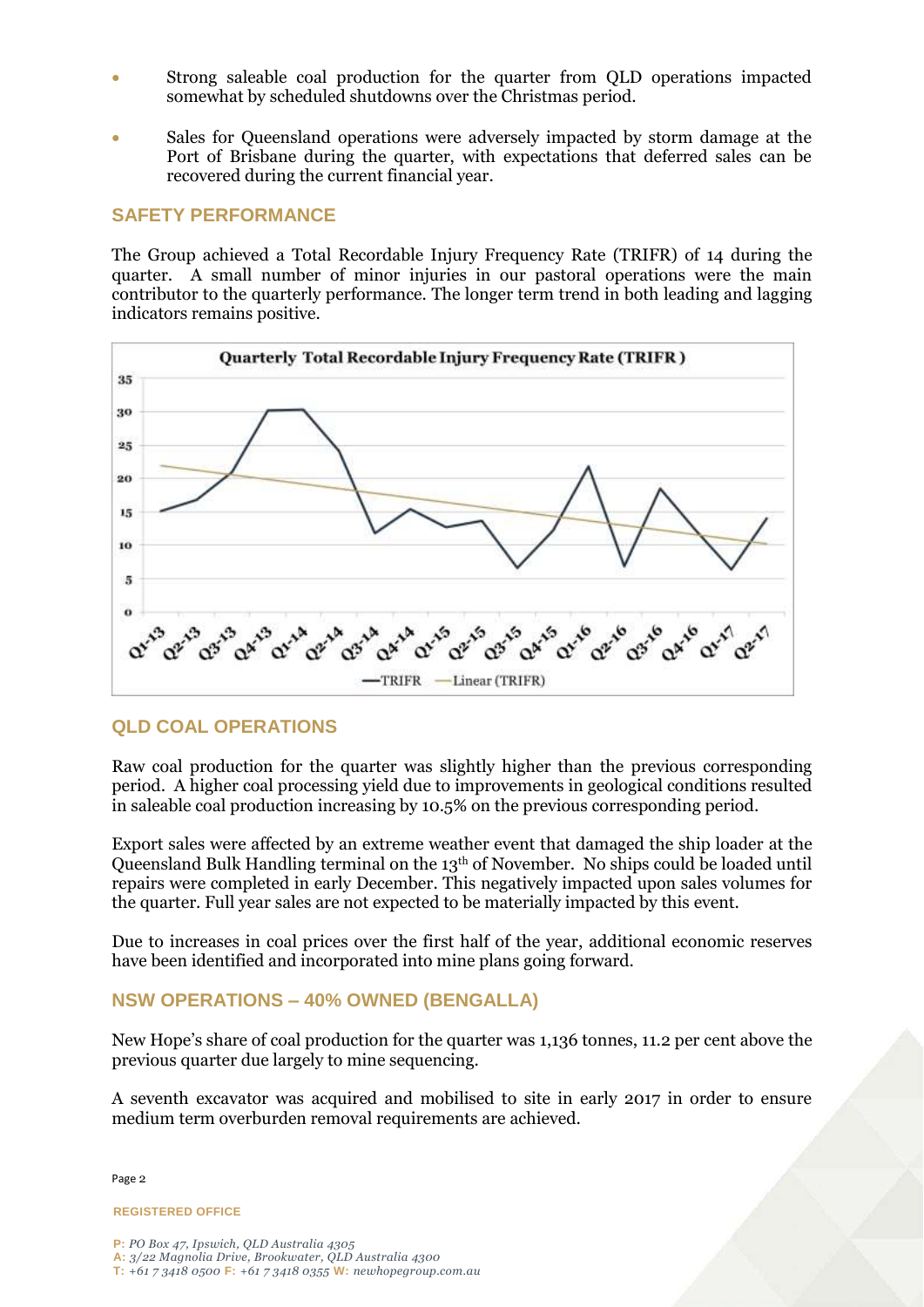### **QLD PASTORAL OPERATIONS**

New management commenced at Acland Pastoral Company (APC) this quarter.

Herd numbers for the quarter were at 2,407 head with the breeding operation now well embedded.

The quarter saw the company re-introduce pivot operations to irrigate crops for forage and silage and the return of major areas of rehabilitated land from mining activity into its grazing asset.

#### **EXPLORATION AND DEVELOPMENT**

Drilling activity during the quarter continued to focus on New Acland tenements with 31 holes drilled for a total of 2,854 metres. This drilling focussed on finalising the water monitoring bore program and improved delineation of coal quality in future mining areas.

Geological work on the North Surat Project area focussed on reviewing the geological models and planning future exploration programs to complete the Pre-Feasibility Study.

The Lenton quality model was updated with the latest simulated coal quality data prior to updating Reserves.

A Company tenure portfolio review has commenced using updated geological and legislative information.

Land Court proceedings for Colton were commenced in August and concluded in November with a recommendation that the Mining Lease and Environmental Authority be granted. The Environmental Authority was issued on 15 December. Grant of the Mining Lease is pending.

#### **Revised New Acland Coal Mine Stage 3 Project**

On the 20th January the New Acland Stage 3 Project received its Environmental Protection and Biodiversity Conservation Act (EPBC) approval from the Federal Government. This is a significant step forward in the approvals process for Stage 3.

On the 12th January the application for the mining leases and environmental authority for the New Acland Coal Mine Stage 3 Project was mentioned before the State Land Court to discuss a procedural matter and the Company's application to submit further evidence. As a result the hearing will be re-opened in April.

#### **BRIDGEPORT ENERGY**

Oil production totalled 83,505 barrels for the quarter with 74,119 barrels of oil sold, an increase in sales of 44.3 per cent on the past quarter. There were no incidents during the quarter. The Bridgeport LTI free period is now over 1,272 days.

Operations at Moonie, Utopia, Cuisinier and Naccowlah/Jackson fields were steady for the quarter at 975 bopd (Bridgeport share). Intervention activities were carried out at the Kenmore Bodalla and associated fields acquired from Beach Energy Limited (BPT) in Q4 2016 and the Inland field where a number of planned repair workovers were carried out to increase production.

Page 3

**REGISTERED OFFICE**